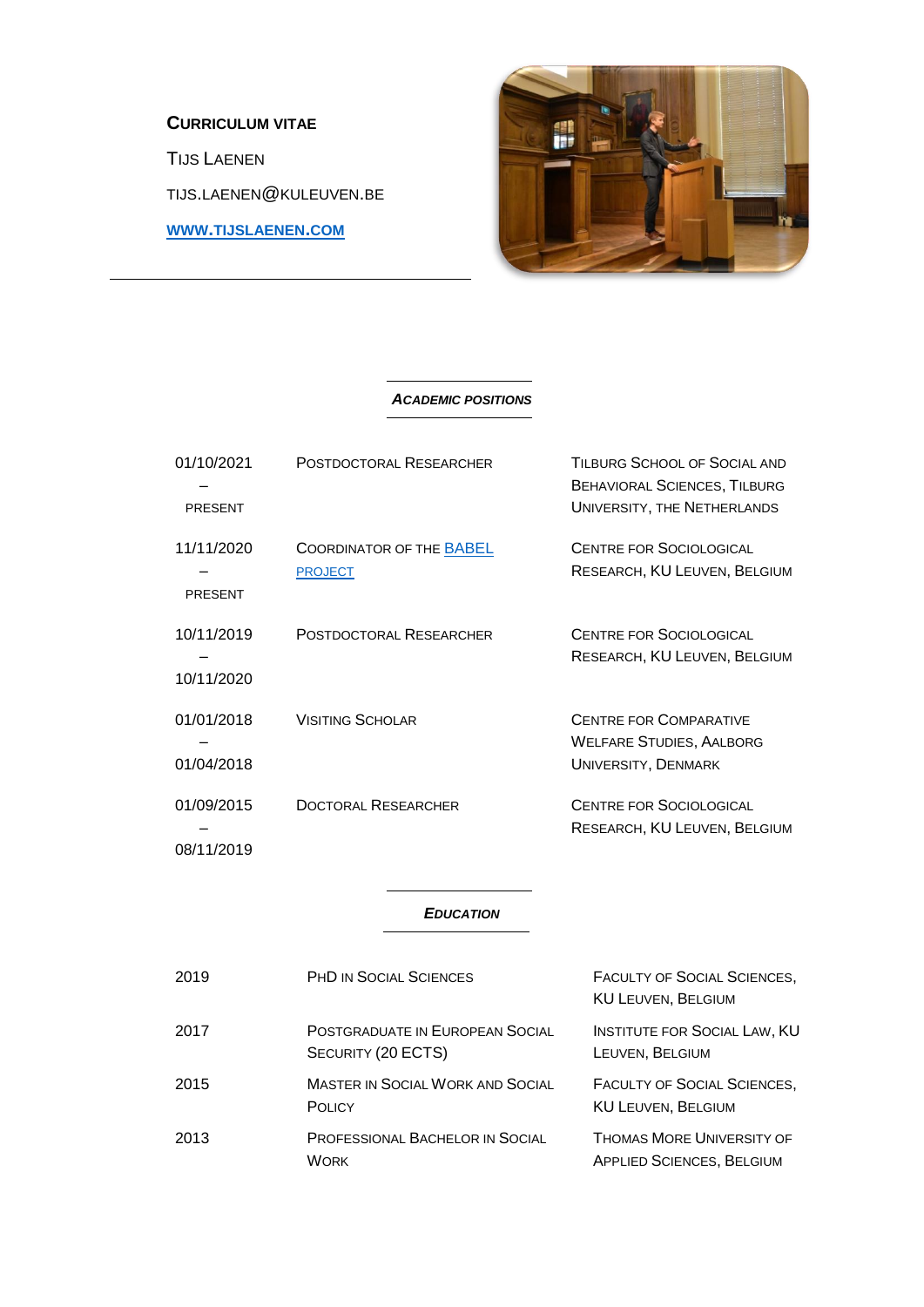### *PUBLICATIONS*

| FORTHCOMING        | <b>BOOK</b>            | LAENEN, T. HOW POPULAR IS BASIC INCOME?<br>EVIDENCE FROM THE POLLS. PALGRAVE MACMILLAN.                                                                                                                                                                                                                                                          |
|--------------------|------------------------|--------------------------------------------------------------------------------------------------------------------------------------------------------------------------------------------------------------------------------------------------------------------------------------------------------------------------------------------------|
| FORTHCOMING        | <b>BOOK</b>            | LAENEN, T., & ROOSMA, F. (EDS.) NEW HORIZONS<br>FOR WELFARE ATTITUDES RESEARCH, A RESEARCH<br>AGENDA FOR PUBLIC ATTITUDES TO WELFARE.<br><b>EDWARD ELGAR PUBLISHING.</b>                                                                                                                                                                         |
| <b>FORTHCOMING</b> | <b>BOOK CHAPTER</b>    | MULAYI, M.L., LAENEN, T., VAN LANCKER, W., &<br>MEULEMAN, B. NEW DIRECTIONS IN RESEARCH ON<br>PUBLIC SUPPORT FOR UNIVERSAL BASIC INCOME: A<br>REVIEW OF THE LITERATURE. IN: T. LAENEN AND F.<br>ROOSMA (EDS.). NEW HORIZONS FOR WELFARE<br>ATTITUDES RESEARCH. A RESEARCH AGENDA FOR<br>PUBLIC ATTITUDES TO WELFARE. EDWARD ELGAR<br>PUBLISHING. |
| <b>FORTHCOMING</b> | <b>BOOK CHAPTER</b>    | VAN OORSCHOT, W., LAENEN, T., ROOSMA, F., &<br>MEULEMAN,<br><b>B.</b><br>RECENT<br>ADVANCES<br>IN<br>UNDERSTANDING WELFARE ATTITUDES IN EUROPE. IN:<br>M. YERKES, K. NELSON & R. NIEUWENHUIS (EDS).<br>SOCIAL POLICY IN CHANGING EUROPEAN SOCIETIES:<br>RESEARCH AGENDAS FOR THE 21ST CENTURY.<br><b>EDWARD ELGAR PUBLISHING.</b>                |
| 2022               | <b>JOURNAL ARTICLE</b> | LAENEN, T., VAN HOOTEGEM, A., & ROSSETTI, F. THE<br>MULTIDIMENSIONALITY OF PUBLIC SUPPORT FOR BASIC<br>INCOME. A VIGNETTE EXPERIMENT IN BELGIUM.<br>JOURNAL OF EUROPEAN PUBLIC POLICY.                                                                                                                                                           |
| 2022               | <b>BOOK CHAPTER</b>    | LAENEN, T., & ROOSMA, F. WHO SHOULD GET WHAT<br>AND WHY? INSIGHTS FROM WELFARE DESERVINGNESS<br>THEORY. IN: M. YERKES & M. BAL (EDS.). SOLIDARITY<br>AND SOCIAL JUSTICE IN CONTEMPORARY SOCIETIES. AN<br>INTERDISCIPLINARY APPROACH TO UNDERSTANDING<br><b>INEQUALITIES, PALGRAVE MACMILLAN.</b>                                                 |
| 2021               | <b>JOURNAL ARTICLE</b> | <b>LAENEN, T., &amp; GUGUSHVILI, D. ARE UNIVERSAL</b><br>WELFARE POLICIES REALLY MORE POPULAR THAN<br>SELECTIVE ONES? A CRITICAL DISCUSSION OF<br>EMPIRICAL RESEARCH, INTERNATIONAL JOURNAL OF<br>SOCIOLOGY AND SOCIAL POLICY.                                                                                                                   |
| 2020               | <b>JOURNAL ARTICLE</b> | CHRISP, J., LAENEN, T., & VAN OORSCHOT, W. THE<br>SOCIAL LEGITIMACY OF BASIC INCOME: A MULTI-<br>DIMENSIONAL AND CROSS-NATIONAL PERSPECTIVE.<br>JOURNAL OF INTERNATIONAL AND COMPARATIVE<br>SOCIAL POLICY.                                                                                                                                       |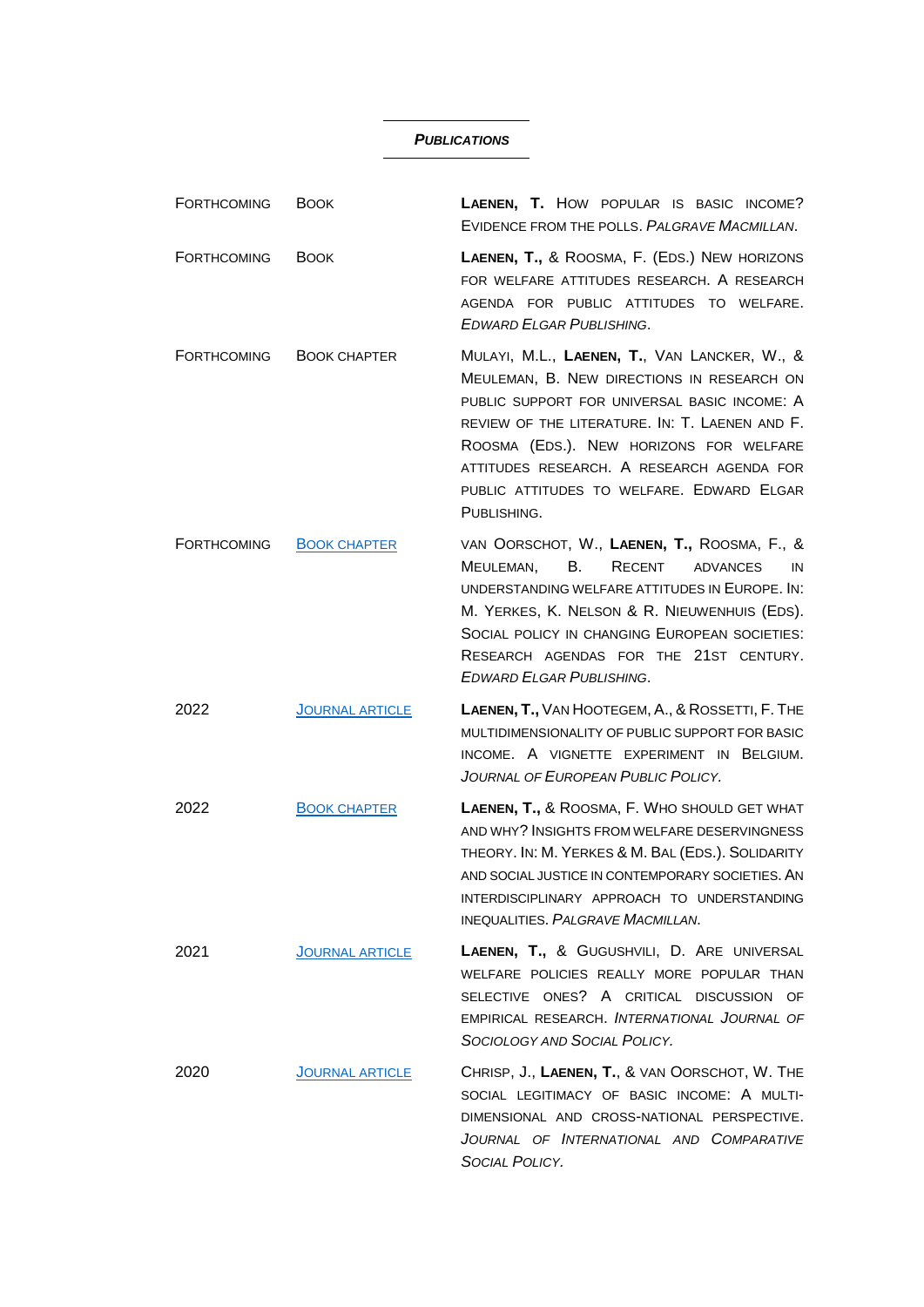| 2020 | <b>JOURNAL ARTICLE</b> | GUGUSHVILI, D., & LAENEN, T. TWO DECADES AFTER<br>KORPI AND PALME'S "PARADOX OF REDISTRIBUTION":<br>WHAT HAVE WE LEARNT SO FAR AND WHERE DO WE<br>TAKE IT FROM HERE? JOURNAL OF INTERNATIONAL<br>AND COMPARATIVE SOCIAL POLICY.                                                                                                           |
|------|------------------------|-------------------------------------------------------------------------------------------------------------------------------------------------------------------------------------------------------------------------------------------------------------------------------------------------------------------------------------------|
| 2020 | <b>WORKING PAPER</b>   | LAENEN, T., & GUGUSHVILI, D. ARE UNIVERSAL<br>WELFARE POLICIES REALLY MORE POPULAR THAN<br>UNIVERSAL ONES? A CRITICAL DISCUSSION OF<br>EMPIRICAL RESEARCH. SPSW WORKING PAPER<br>SERIES.                                                                                                                                                  |
| 2020 | <b>JOURNAL ARTICLE</b> | ROSSETTI, F., ROOSMA, F., LAENEN, T., & ABTS, K.<br>AN UNCONDITIONAL BASIC INCOME? HOW DUTCH<br>CITIZENS JUSTIFY THEIR OPINIONS ABOUT A BASIC<br>INCOME AND WORK CONDITIONALITY. JOURNAL OF<br>INTERNATIONAL AND COMPARATIVE SOCIAL POLICY                                                                                                |
| 2020 | <b>BLOG POST</b>       | LAENEN, T. WHO DESERVES WHAT IN TIMES OF<br>COVID19? JESP EUROPEAN SOCIAL POLICY BLOG.                                                                                                                                                                                                                                                    |
| 2020 | <b>JOURNAL ARTICLE</b> | LAENEN, T. WIE VERDIENT DE HULP VAN ONZE<br>WELVAARTSSTAAT? SAMENLEVING & POLITIEK.                                                                                                                                                                                                                                                       |
| 2020 | <b>BOOK</b>            | LAENEN, T. WELFARE DESERVINGNESS AND WELFARE<br>POLICY. POPULAR DESERVINGNESS OPINIONS AND<br>THEIR INTERACTION WITH WELFARE STATE POLICIES.<br>EDWARD ELGAR PUBLISHING (SEE VIDEO).                                                                                                                                                      |
| 2020 | <b>BOOK</b>            | LAENEN, T., MEULEMAN, B., & VAN OORSCHOT, W.<br>(EDS.). WELFARE STATE LEGITIMACY IN TIMES OF<br>CRISIS AND AUSTERITY: BETWEEN CONTINUITY AND<br>CHANGE. EDWARD ELGAR PUBLISHING (SEE VIDEO).                                                                                                                                              |
| 2020 | <b>BOOK CHAPTER</b>    | MEULEMAN, B., VAN OORSCHOT, W., & LAENEN, T.<br>WELFARE ATTITUDES IN TIMES OF CRISIS AND<br>AUSTERITY. IN: T. LAENEN ET AL. (EDS.), WELFARE<br>STATE LEGITIMACY IN TIMES OF CRISIS AND AUSTERITY:<br>BETWEEN CONTINUITY AND CHANGE, EDWARD ELGAR<br>PUBLISHING.                                                                           |
| 2020 | <b>BOOK CHAPTER</b>    | LAENEN, T. HOW POPULAR DESERVINGNESS<br>PERCEPTIONS<br>MEDIATE<br>THE<br><b>LINK</b><br><b>BETWEEN</b><br>UNEMPLOYMENT POLICIES AND<br><b>THEIR</b><br><b>PUBLIC</b><br>SUPPORT. IN: T. LAENEN ET AL. (EDS.), WELFARE<br>STATE LEGITIMACY IN TIMES OF CRISIS AND AUSTERITY:<br>BETWEEN CONTINUITY AND CHANGE, EDWARD ELGAR<br>PUBLISHING. |
| 2020 | <b>BOOK CHAPTER</b>    | LAENEN, T., & VAN OORSCHOT, W. CHANGE OR<br>CONTINUITY IN EUROPEANS' WELFARE ATTITUDES? IN:<br>T. LAENEN ET AL. (EDS.), WELFARE STATE<br>LEGITIMACY IN TIMES OF CRISIS AND AUSTERITY:                                                                                                                                                     |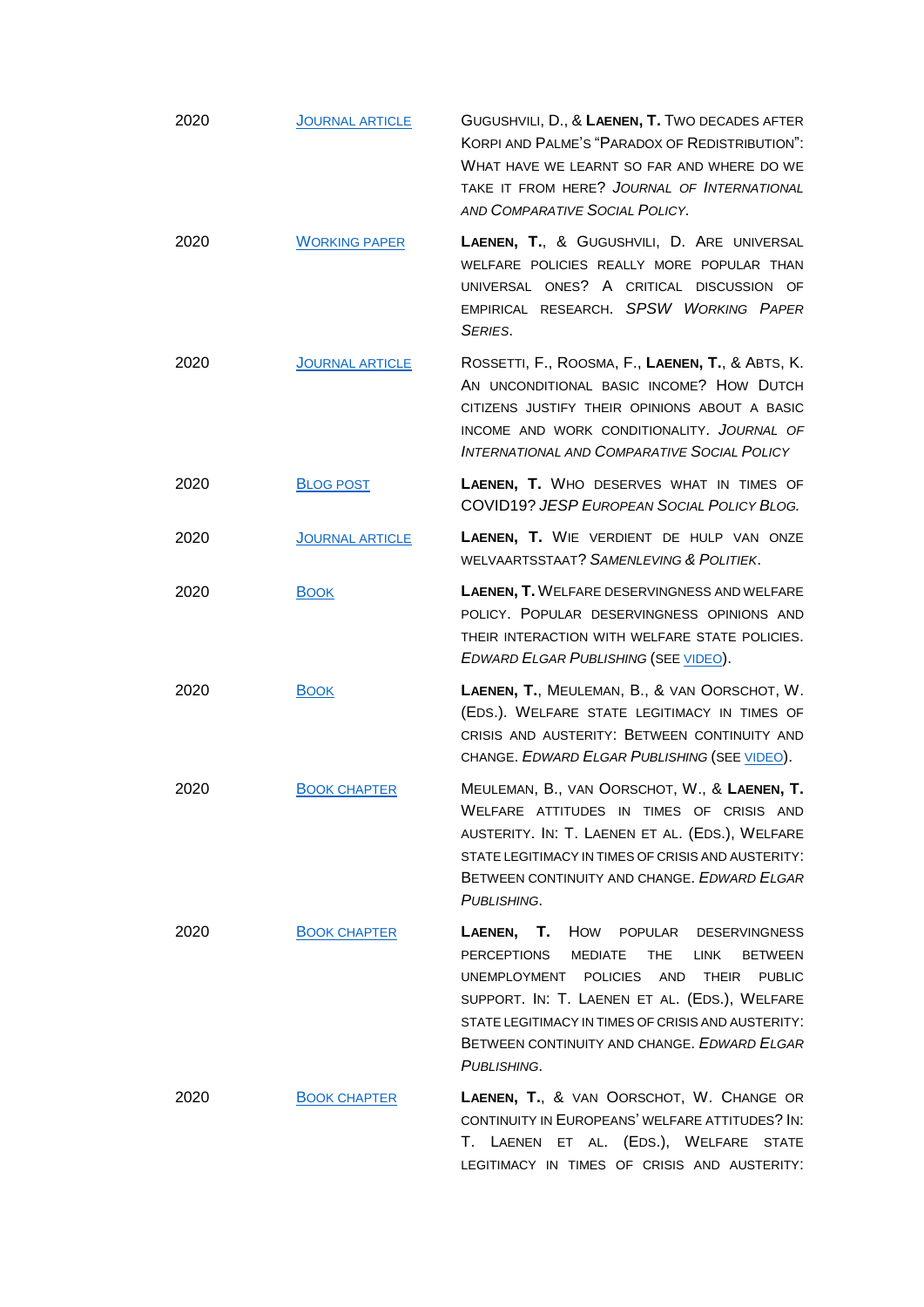BETWEEN CONTINUITY AND CHANGE. *EDWARD ELGAR PUBLISHING*.

- 2019 J[OURNAL ARTICLE](https://journals.sagepub.com/doi/10.1177/0020715219837745) **LAENEN, T.**, ROSSETTI, F., & VAN OORSCHOT, W. WHY DESERVINGNESS THEORY NEEDS QUALITATIVE RESEARCH. COMPARING FOCUS GROUP DISCUSSIONS ON SOCIAL WELFARE IN THREE WELFARE REGIMES. *INTERNATIONAL JOURNAL OF COMPARATIVE SOCIOLOGY*.
- 2019 W[ORKING PAPER](https://soc.kuleuven.be/ceso/spsw/workingpaperseries/2019/ceso-spsw-2019-05) GUGUSHVILI, D., & **LAENEN, T.** TWENTY YEARS AFTER KORPI AND PALME'S "PARADOX OF REDISTRIBUTION. WHAT HAVE WE LEARNED SO FAR, AND WHERE SHOULD WE TAKE IT FROM HERE? *SPSW WORKING PAPER SERIES*.
- 2019 J[OURNAL ARTICLE](https://onlinelibrary.wiley.com/doi/abs/10.1111/ijsw.12369) **LAENEN, T.**, & MEULEMAN, B. PUBLIC SUPPORT FOR THE SOCIAL RIGHTS AND SOCIAL OBLIGATIONS OF THE UNEMPLOYED: TWO SIDES OF THE SAME COIN?. *INTERNATIONAL JOURNAL OF SOCIAL WELFARE*.
- 2018 J[OURNAL ARTICLE](https://journals.sagepub.com/doi/10.1177/0958928718755777) **LAENEN, T.** DO INSTITUTIONS MATTER? THE INTERPLAY BETWEEN INCOME BENEFIT DESIGN, POPULAR PERCEPTIONS, AND THE SOCIAL LEGITIMACY OF TARGETED WELFARE. *JOURNAL OF EUROPEAN SOCIAL POLICY*.
- 2018 W[ORKING PAPER](https://www.politics-society.aau.dk/digitalAssets/684/684902_nr93_retrenchment-of-unemployment-protection-and-the-absence-of-public-resistance-in-denmark-and-the-netherlands.the-role-of-popular-deservingness-percepti.pdf) **LAENEN, T.**, & LARSEN, C. A. RETRENCHMENT OF UNEMPLOYMENT PROTECTION AND THE ABSENCE OF PUBLIC RESISTANCE IN DENMARK AND THE NETHERLANDS. THE ROLE OF POPULAR DESERVINGNESS PERCEPTIONS AMONG WELFARE CONSTITUENTS. *CCWS WORKING PAPER SERIES*.
- 2018 T[OPLINE REPORT](http://www.europeansocialsurvey.org/docs/findings/ESS8_toplines_issue_8_welfare.pdf) MEULEMAN, B., VAN OORSCHOT,W., GUGUSHVILI, D., BAUTE, S., DELESPAUL, S., **LAENEN, T.**, ROSSETTI, F. (2018). THE PAST, PRESENT AND FUTURE OF EUROPEAN WELFARE ATTITUDES: TOPLINE RESULTS FROM ROUND 8 OF THE EUROPEAN SOCIAL SURVEY. *ESS TOPLINE SERIES.*
- 2017 B[OOK CHAPTER](https://www.e-elgar.com/shop/gbp/the-social-legitimacy-of-targeted-welfare-9781785367205.html) **LAENEN, T.**, & MEULEMAN, B. A UNIVERSAL RANK ORDER OF DESERVINGNESS? GEOGRAPHICAL, TEMPORAL AND SOCIAL-STRUCTURAL COMPARISONS. IN W. VAN OORSCHOT, F. ROOSMA, B. MEULEMAN, & T. REESKENS (EDS.), THE SOCIAL LEGITIMACY OF TARGETED WELFARE: ATTITUDES TO WELFARE DESERVINGNESS. *EDWARD ELGAR PUBLISHING*.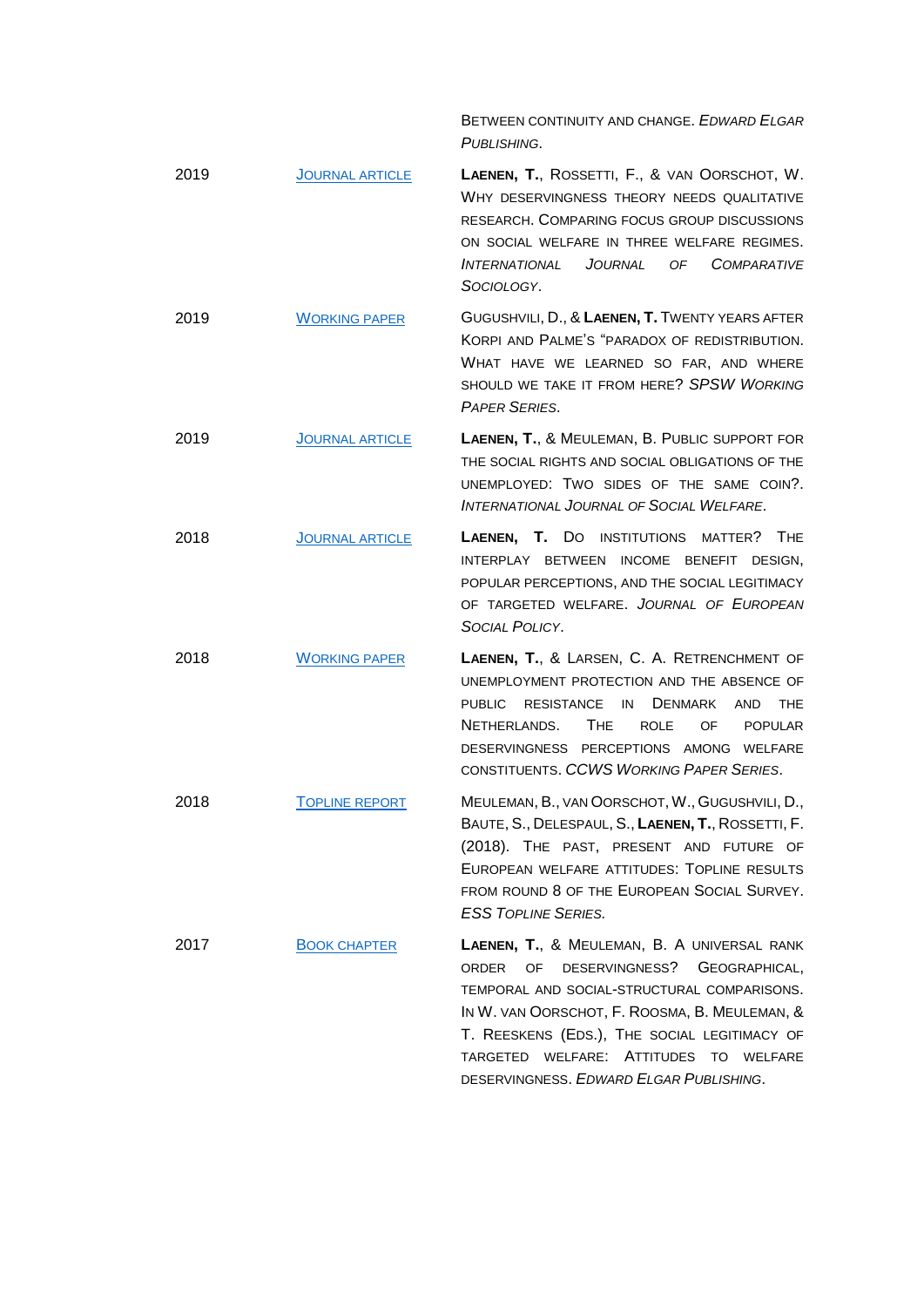#### *EDITING AND REVIEWING*

### 2019-PRESENT CO-EDITOR OF THE **[SPSW](http://www.spsw.be/working-paper-series) WORKING PAPER SERIES.**

- 2018-PRESENT PEER REVIEWER FOR SOCIO-ECONOMIC REVIEW, EUROPEAN SOCIOLOGICAL REVIEW, JOURNAL OF EUROPEAN SOCIAL POLICY, JOURNAL OF SOCIAL POLICY, JOURNAL OF ETHNIC AND MIGRATION STUDIES, INTERNATIONAL MIGRATION REVIEW, EUROPEAN POLITICAL SCIENCE REVIEW, SOCIAL POLICY & ADMINISTRATION, INTERNATIONAL JOURNAL OF COMPARATIVE SOCIOLOGY, EUROPEAN JOURNAL OF SOCIAL SECURITY, AND OTHERS. SEE P[UBLONS](https://publons.com/researcher/1437553/tijs-laenen/peer-review/).
- 2021-2022 CO-EDITOR OF THE BOOK "NEW HORIZONS FOR WELFARE ATTITUDES RESEARCH. A RESEARCH AGENDA FOR PUBLIC ATTITUDES TO WELFARE".
- 2019-2021 CO-EDITOR OF A LIBER AMICORUM IN HONOUR OF WIM VAN OORSCHOT.
- 2019-2020 CO-EDITOR OF A SPECIAL ISSUE IN THE JOURNAL OF INTERNATIONAL AND COMPARATIVE SOCIAL POLICY: "THE SOCIAL LEGITIMACY OF BASIC INCOME: A MULTI-DIMENSIONAL AND CROSS-NATIONAL PERSPECTIVE".
- 2019-2020 CO-EDITOR OF THE BOOK "WELFARE STATE LEGITIMACY IN TIMES OF CRISIS AND AUSTERITY: BETWEEN CONTINUITY AND CHANGE".

#### *GRANTS AND AWARDS*

- 2022 DANISH CENTRE FOR WELFARE STUDIES VISITING YOUNG SCHOLAR GRANT
- 2020 MARIE SKLODOWSKA-CURIE INDIVIDUAL POSTDOCTORAL FELLOWSHIP
- 2020 SHORTLIST ELS WITTE PHD PRIZE (TOP 3)
- 2019 KU LEUVEN POSTDOCTORAL MANDATE (PDM)
- 2017 **FWO GRANT FOR A LONG STAY ABROAD**
- 2017 JESP/ESPANET DOCTORAL RESEARCHER PRIZE
- 2015 LONGLIST DE VLAAMSE SCRIPTIEPRIJS (TOP 10)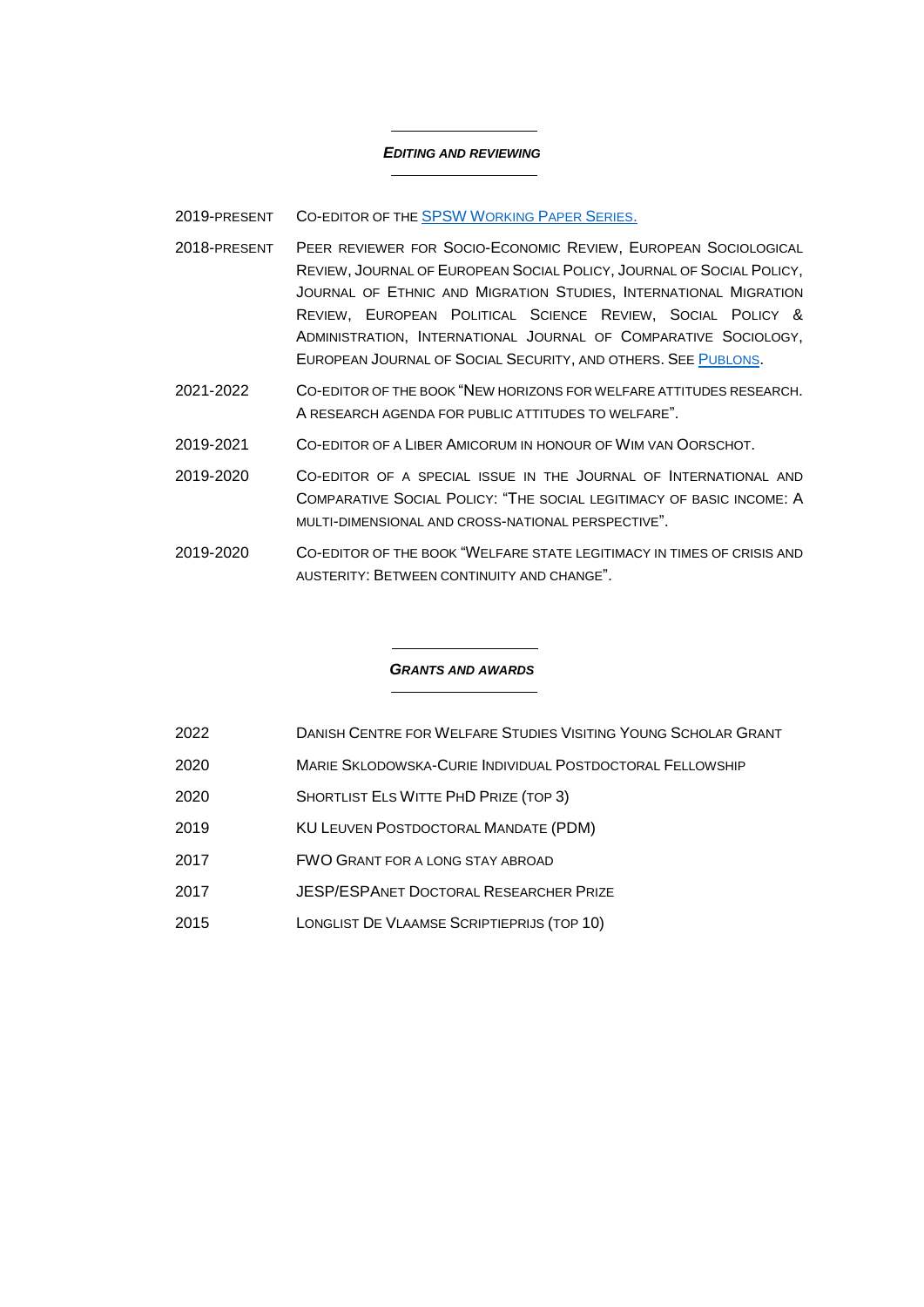### *SUPERVISION*

| 2020-2024 | CO-PROMOTOR OF PHD CANDIDATE<br><b>MARIF-LAURE MULAYL</b>                                                                           | <b>FACULTY OF SOCIAL SCIENCES,</b><br><b>KU LEUVEN, BELGIUM</b>                                             |
|-----------|-------------------------------------------------------------------------------------------------------------------------------------|-------------------------------------------------------------------------------------------------------------|
| 2022-2023 | SUPERVISOR OF TWO TRAINEES IN THE<br>EXTENDED MASTER OF SOCIOLOGY                                                                   | <b>SCHOOL OF SOCIAL AND</b><br><b>BEHAVIORAL SCIENCES,</b><br>TILBURG UNIVERSITY, THE<br><b>NETHERLANDS</b> |
| 2015-2020 | SUPERVISION OF MASTER THESES OF<br>STUDENTS IN THE MASTER OF<br>SOCIOLOGY AND THE MASTER OF SOCIAL<br><b>WORK AND SOCIAL POLICY</b> | <b>FACULTY OF SOCIAL SCIENCES,</b><br><b>KU LEUVEN, BELGIUM</b>                                             |
| 2016-2018 | SUPERVISION OF STUDENT PAPERS FOR<br>THE ABRIDGED PROGRAM COURSE ON<br>SOCIAL POLICY.                                               | <b>FACULTY OF SOCIAL SCIENCES,</b><br><b>KU LEUVEN, BELGIUM</b>                                             |

#### *TEACHING*

| 2021-2022 | CO-LECTURER OF THE MASTER COURSE<br>"SOCIAL POLICY AND SOCIAL RISKS"                           | <b>SCHOOL OF SOCIAL AND</b><br><b>BEHAVIORAL SCIENCES,</b><br>TILBURG UNIVERSITY, THE<br><b>NETHERLANDS</b> |
|-----------|------------------------------------------------------------------------------------------------|-------------------------------------------------------------------------------------------------------------|
| 2020-2022 | CO-LECTURER OF THE ABRIDGED<br><b>PROGRAM COURSE "SOCIAL POLICY"</b>                           | FACULTY OF SOCIAL SCIENCES,<br><b>KU LEUVEN, BELGIUM</b>                                                    |
| 2020-2021 | <b>HEAD LECTURER OF THE MASTER</b><br><b>COURSE "QUALITATIVE RESEARCH</b><br>METHODS"          | FACULTY OF SOCIAL SCIENCES,<br><b>KU LEUVEN, BELGIUM</b>                                                    |
| 2020-2021 | <b>HEAD LECTURER OF THE MASTER</b><br>COURSE "RESEARCH DESIGN IN<br><b>POLITICAL SCIENCES"</b> | FACULTY OF SOCIAL SCIENCES,<br><b>KU LEUVEN, BELGIUM</b>                                                    |
| 2019      | <b>CO-LECTURER OF THE MASTER'S</b><br>COURSE "DATA-ANALYSIS"                                   | FACULTY OF SOCIAL SCIENCES,<br><b>KU LEUVEN, BELGIUM</b>                                                    |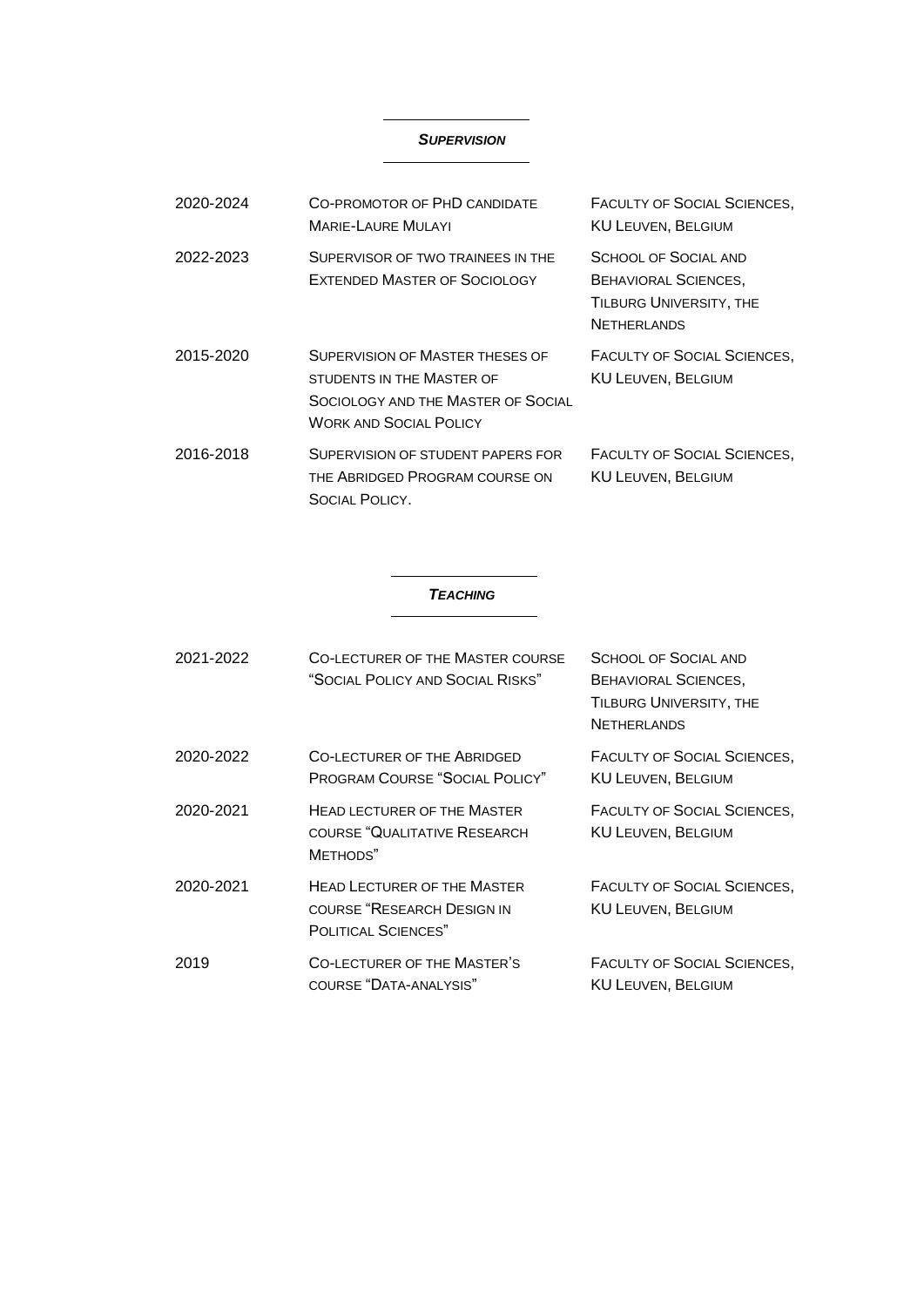#### *CONFERENCES AND WORKSHOPS*

 $\overline{\phantom{a}}$ 

| 2021 | <b>ORGANIZATION</b> | <b>BABEL PUBLIC EVENT "BASIC INCOME PILOTS AND</b><br>EXPERIMENTS AROUND THE WORLD: WHAT CAN BE<br>FOR EUROPEAN<br>WELFARE<br>STATES"<br>LEARNED<br>(ONLINE).                                                          |
|------|---------------------|------------------------------------------------------------------------------------------------------------------------------------------------------------------------------------------------------------------------|
| 2021 | <b>ORGANIZATION</b> | CONFERENCE STREAM "NEW HORIZONS IN WELFARE<br>RESEARCH",<br>ANNUAL<br><b>ESPANET</b><br><b>ATTITUDES</b><br>CONFERENCE (ONLINE).                                                                                       |
| 2021 | <b>PRESENTATION</b> | A WAVE OF SUPPORT? A NATURAL EXPERIMENT ON<br>THE COVID-19 PANDEMIC AFFECTED THE<br><b>HOW</b><br>POPULARITY OF A BASIC INCOME. SOCIAL POLICY<br>ASSOCIATION ANNUAL CONFERENCE (ONLINE).                               |
| 2021 | <b>PRESENTATION</b> | THE MULTIDIMENSIONALITY OF PUBLIC SUPPORT FOR<br>BASIC INCOME: A VIGNETTE EXPERIMENT IN BELGIUM.<br><b>IPSA WORLD CONGRESS OF POLITICAL SCIENCE</b><br>(ONLINE).                                                       |
| 2021 | <b>PRESENTATION</b> | How<br><b>TARGETING</b><br><b>PREFERENCES</b><br><b>RELATE</b><br>TO<br>TARGETING POLICIES: THE CASE OF UNEMPLOYMENT<br>BENEFITS AND INCOME TAXES. ANNUAL FISS<br>CONFERENCE (ONLINE).                                 |
| 2021 | <b>PRESENTATION</b> | <b>STUDYING</b><br><b>POLICY</b><br><b>FEEDBACK</b><br><b>WITH</b><br><b>SURVEY</b><br>EXPERIMENTS: A SWOT ANALYSIS. INGRID 2<br><b>EXPERT WORKSHOP ON EXPERIMENTAL DESIGNS IN</b><br>SOCIAL POLICY RESEARCH (ONLINE). |
| 2021 | <b>ORGANIZATION</b> | SOCIAL WORK AND SOCIAL POLICY INSPIRATION DAY:<br>"THE IMPACT OF COVID-19 ON SOCIAL POLICY AND<br>SOCIAL WORK" (ONLINE).                                                                                               |
| 2019 | <b>ORGANIZATION</b> | SOCIAL WORK AND SOCIAL POLICY INSPIRATION DAY:<br>"NON-TAKE-UP OF SOCIAL<br>RIGHTS".<br>LEUVEN,<br>BELGIUM.                                                                                                            |
| 2019 | <b>PRESENTATION</b> | TWENTY YEARS AFTER KORPI AND PALME'S "PARADOX<br>OF REDISTRIBUTION". WHAT HAVE WE LEARNED SO<br>FAR, AND WHERE SHOULD WE TAKE IT FROM HERE?<br>ANNUAL FISS CONFERENCE. SIGTUNA, SWEDEN.                                |
| 2019 | <b>PRESENTATION</b> | How<br><b>POPULAR</b><br>DESERVINGNESS PERCEPTIONS<br>THE<br><b>BETWEEN</b><br><b>UNEMPLOYMENT</b><br>MEDIATE<br>LINK<br>POLICIES AND THEIR PUBLIC SUPPORT. ISA RC19<br>CONFERENCE. MANNHEIM, GERMANY.                 |
| 2019 | <b>PRESENTATION</b> | WELFARE DESERVINGNESS AND WELFARE POLICY.<br>NEW PERSPECTIVES ON POPULAR DESERVINGNESS                                                                                                                                 |